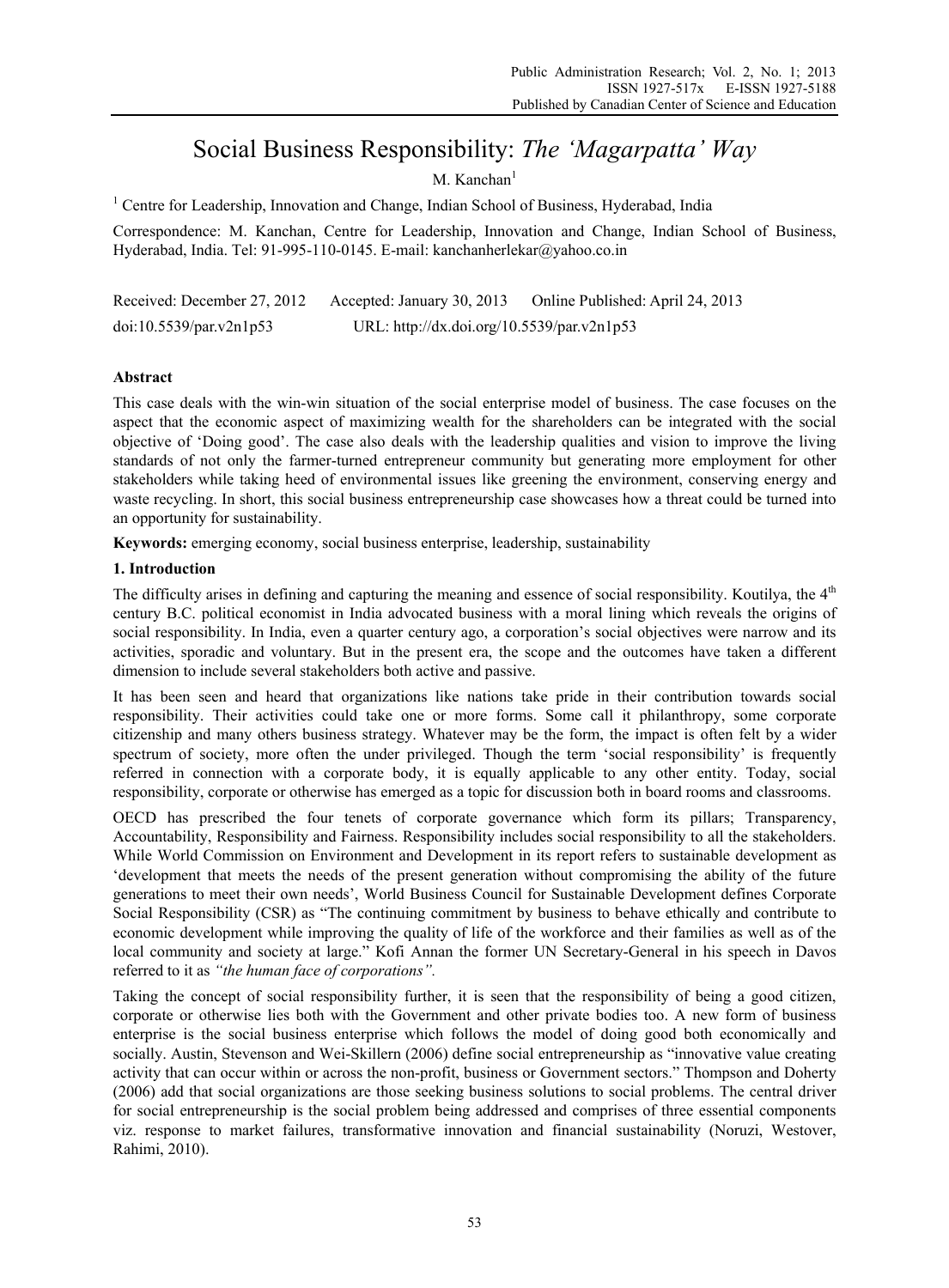Defourny and Nyssens (2010) have differentiated between two schools of thought by separating them as 'Earned-Income' School of thought for commercial non-profit approach and 'Mission-driven' business approach which embraces all forms of business initiatives.

## **2. The Beginning**

Although such responsibility has been prevalent in private enterprises in India for a long time before its independence, they were few and far between. The traditional thoughts and opinions of what constituted social responsibility always pointed to an activity over and above their economic activity without any expectation of financial gains. Sometimes these activities have had a glimpse of religious leaning too. It frequently took the guise of 'philanthropy'. But looking deeper into the subject, such 'philanthropy' was generally an act of an individual promoter with his personal wealth and not with the wealth of the organization. But these instances were not the rule. There were and continue to be well established business houses with investments made in non-business activities with long-term objectives.

Corporate Social Responsibility took a formal shape when India after independence in 1947 made a serious attempt to industrialize the economy with the Five-Year Plans. These Plans during the then Prime Minister Nehru's regime were the outcome of the influence of the Indo-Russian political friendship. The industrialization took shape wherein industries were established in the private sector, public sector or joint sector of both private players and the Government.

The reasons for which Public Sector Enterprises (PSE) were established were several; the investment in assets and equipment were very high and the private players were unable to garner the required amount of resources and skills. Certain essential industries from a strategic view point like defense and nuclear power and oil were required to be owned solely by the government. But equally important were the social objectives of employment creation and overall development apart from the primary objective of being profitable. It thus had the dual objectives of being economically viable and socially responsible.

Though the PSEs have undertaken different forms either as purely government owned, statutory bodies or as a majority shareholder, the outcome has not been very different. Over time, corporate responsibility came to be synonymous with PSEs in India. With the protective umbrella of the Government both in the market and pricing, their financial objective was thrust to the background and the social objective took precedent. With ever increasing social costs and a steadily declining profitability, corporate responsibility no longer held the same essence as it did before.

### *2.1 India's Freedom from Protection*

As a solution to its faulty balance of payments and a poorly developed debt and money market, India opened its doors to multinationals with its new economic policy in 1991 and abolishing its licensing regime. Indian corporations had to fight their way to stay afloat in the market. Deregulation emphasized the need for companies to extend their focus beyond wealth maximization to shareholders to include other societal stakeholders. But in a market-driven economy, any activity, for-profit or not-for-profit necessitates a positive return on its investment and the mark of a true corporate responsibility activity is that it should be self- sufficient and sustainable in the long run. The 'real' investment of a company in social responsibility must typically consist of capital invested upfront, at the beginning of the activity instead of an annual outlay to keep the project alive.

In UNDP's 'Millennium Development Goals, India lists out various targets as its priority to be achieved by 2015. Some of them are eradication of poverty and implementing strategies for decent and productive work for youth. These program action plans fall within the ambit of the government which is to be implemented by various ministries, NGOs, civil society organizations and UN agencies.

In an emerging market like India with its teeming 1.21 billion population and 37% of its population living below national poverty line and with the Government struggling with the soaring inflationary conditions, it is perhaps a little unreasonable to demand or even expect the government to fulfill every social responsibility. Further, with rising competition among corporations, there is now emerging a new dimension of corporate responsibility which aims at giving a corporation an edge over its competitors. It no longer means 'charity' or 'philanthropy' but is seen as an activity of 'Doing Good' with a win-win situation where the organization also derives long-term benefits from such activities.

### 2.1.1 A Novel Idea

In several instances, the pressure to find a solution to the existing problems results in what Muhammed Yunus, Nobel Laureate and founder of Grameen Bank in Bangladesh calls a *'social business enterprise'* which is based on market principles but dedicated to improving the lives of the poor. The primary mission of such an enterprise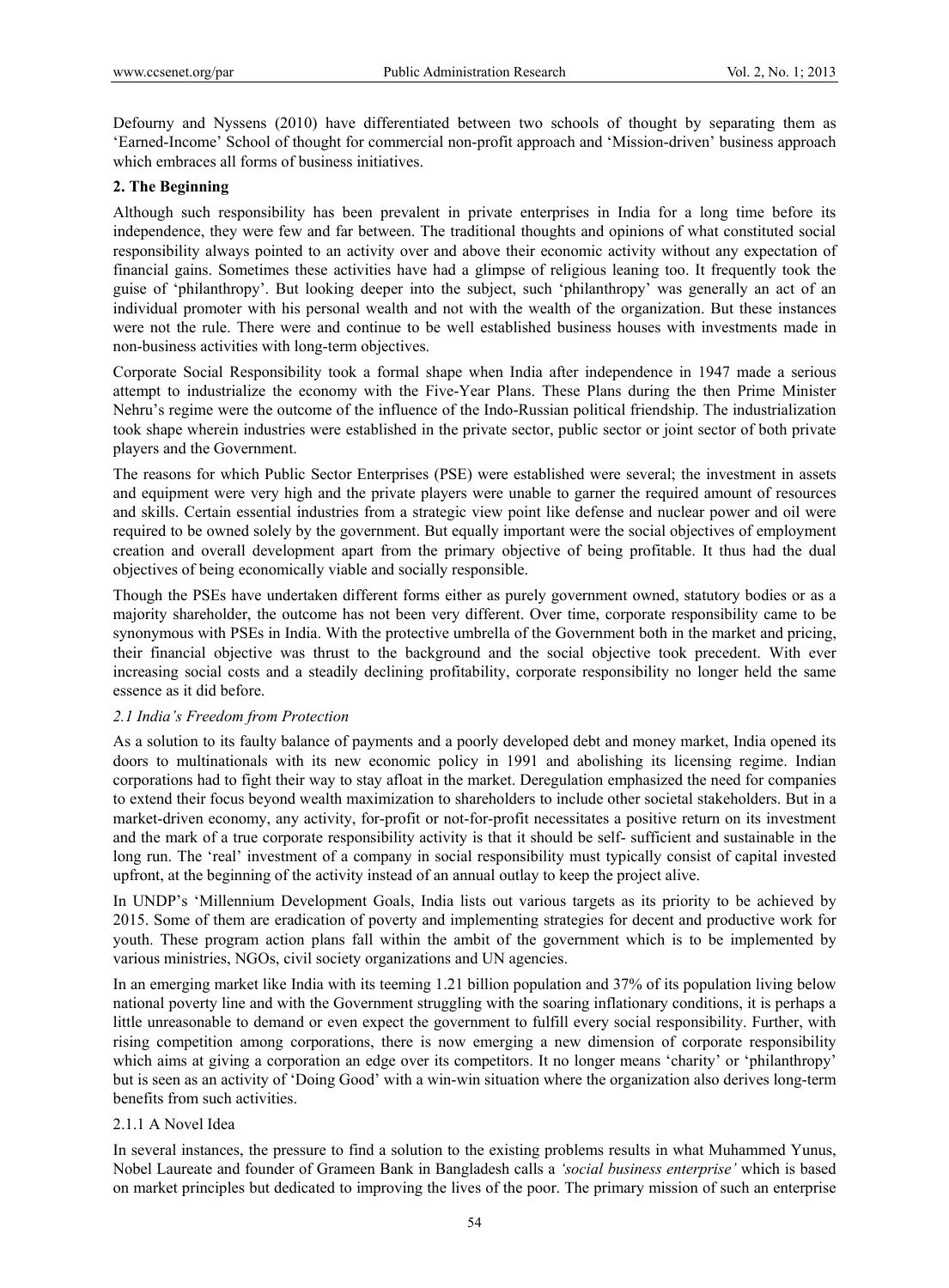is social development and change without compromising on the profit motive and social entrepreneurial leaders are those who facilitate these changes. One such case is he founding story of *'Magarpatta City'* the vision of an INR 40-billion-township which the farmers built.

*'Magarpatta City'* a township was the brainchild of Satish Magar (Magar) a farmer-turned-entrepreneur who came up with this solution to the dilemma of several farmers in the city of Pune. Pune, which has developed into a metropolitan area, is located in the state of Maharashtra in western India, a mere 120 kms. away from Mumbai, the country's financial capital. Under the patronage of the Maratha Kingdom, the city earned distinctions like the Queen of the Deccan and Oxford of the East.

It was in early 1990s that Pune always a serene city, favored by educationists and pensioners saw an overwhelming growth of industry. Sectors like infrastructure especially the real estate and construction business also saw a boom. It was fast becoming an Information Technology destination along with Bangalore in the south. To accommodate this growth after 1987, the land surrounding the city and largely used for cultivation was acquired to construct residential and office buildings. Private construction firms were buying land in small plots from farmers who probably were unaware of the current market value of their land. Such land deals resulted in a mushroom growth of concrete structures in a manner which did not do much to improve urban development. To top it, the State Government did not have a policy in place to stop such practices.

India being a socialistic democracy has inheritance laws which lead to ancestral lands being fragmented when inherited from one generation to the next. Due to this factor, many farmers in this case had tiny bits of land sometimes measuring twenty feet wide and a thousand feet in length which rendered the land unviable for the use of tractors and other large equipment for agricultural practices. Moreover, the returns from such land were totally insufficient to meet the increasing cost of living of a farmer and his family. Though many farmers persisted in retaining their piece of land, several others gave up the struggle and sold them to real estate developers. To make matters worse, many farmers spent the entire sale amount received in unproductive purposes and were left in a condition worse than before.

### 2.1.2 The Dilemma

A group of about 120 farmers and their families including Magar owning four hundred acres of land between them and cultivating sugarcane were aware that they were fighting a losing battle against the real estate developers and it would be only a matter of time that their fields would be swallowed up by the concrete jungles. Their land although in an agricultural zone was part of the Pune Municipal Corporation from 1960. The Corporation's Draft Development Plan in 1982 had identified it as a potential urbanization zone. Under the Urban Land Ceiling Act1976 in India, the Government too had the authority to acquire it at a future date. The dilemma faced by the group was whether they were equipped for an alternative source of livelihood if they were to give up their land. Was it really a case of being 'between the devil and the deep sea'?

### 2.1.3 The Win-win Solution

The problem of losing their ancestral land loomed big over Magar and his farmer friends who toyed with several ideas including developing it as a golf course but abandoned it soon since it would have constituted a big financial risk on their part apart from considering it as a wasteful proposition. They also debated on constructing and selling residential bungalows and villas but it was found to be neither profitable nor legal in those days. In 1993, this group came up with the idea of developing their land themselves instead of selling it the developers or even opposing the idea of urban development. They decided to turn into entrepreneurs themselves and build a township with all the amenities a common Indian citizen would look for and some extra benefits like clean and unpolluted surroundings which he would crave. Thus was born the concept of *'Magarpatta City'* a model township within the precedents of ever growing Pune city.

Magar and his group's first requirement were to study the Regional Town Planning Act to understand the regulations. Several meetings were held among the land owners. Since the farmers did not have any liquid assets to invest, they decided to pool their ancestral land totaling 400 acres valued then at INR 2,145 per sq. metre to form the initial investment. The original intent of registering the entity as a co-operative society under The Co-operative Societies Act 1912 was abandoned as the reality showed that this form of entity other than in few cases was not very successful in India. The reason for not doing so was "politics" as simply put by Magar. Thus the group decided to incorporate the entity '*Magarpatta City'* as a joint stock company under the Companies Act 1956 with each agriculturist holding a share equitable to his land contribution in the capital fund. A board of directors was formed, and Magar, a major stakeholder with about 40% of the land was chosen to be the chairman and managing director.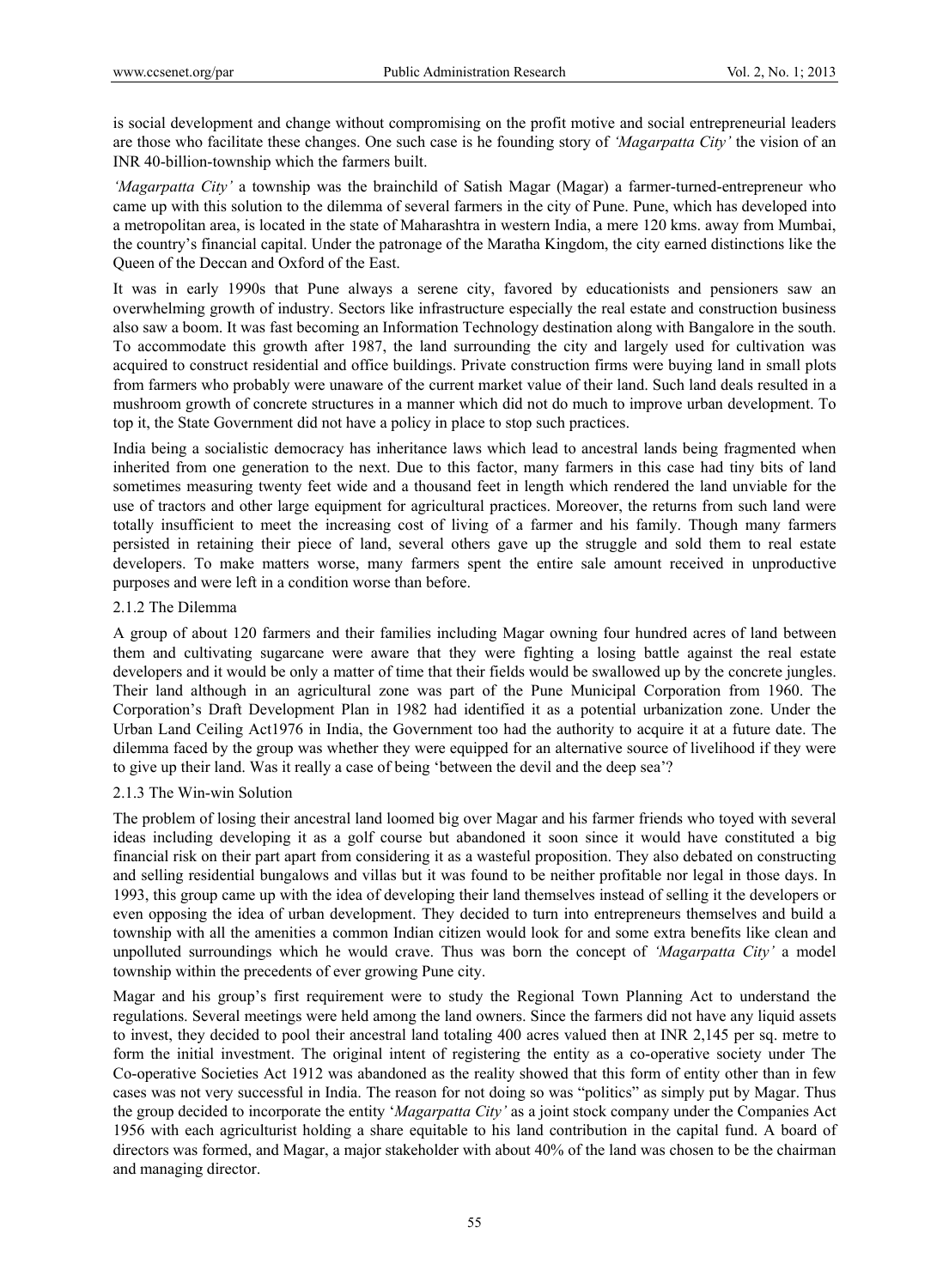Under the enthusiastic and focused leadership of Magar, whose passion for this enterprise emerged and remained strong, the project got underway. Since the whole concept of the township was new and strange to some, there was no precedence upon which the farmers could fall back upon. The farmers had absolutely no requisite educational qualifications or skill sets to equip themselves for decisions like the capital structure, operations or even day-to-day management. Magar met Hafeez Contractor, a well-known architect in Mumbai who consented to take up the project. Along with few others he visited residential localities in San Jose and Santa Clara in the U.S.A., which had the concept of '*Walk-to work'* and was convinced with the idea of having a plan with open spaces and the areas reserved for schools and utilities.

With a plan of action, the team met the then Chief Minister of Maharashtra, Sharad Pawar and the then Secretary, Urban Planning, D.T. Joseph who initially were skeptical to the idea but later interacted with the farmers to understand their concept better. But the entire exercise was far from smooth sailing. The absence of any policy or documentation made things going tough. Though the major capital contribution came in the form of land, funds was required at every stage, even to maintain an office. The zealous farmer-promoters skimped on expenses. Many brought in their tractors to level the land and others spent their time learning new trades and skills required for the township.

One of the early hurdles was in the form of a statute called Urban Land Ceiling Act which decreed that no individual or company in India could own land exceeding one thousand square metres. The fear of their plan being challenged by any member of the public in a court of law was a daunting prospect to the farmers and needed a waiver in this respect for their company. Though Magar was acquainted with certain individuals who had to power to help him overcome the legal hurdles, the team decided not to skip any of the mandated formalities for obtaining the requisite approval. Magar's knowledge of legal matters too helped the company get the required notification after an initial struggle. To add to their woes, the late 1990s saw a big slump in the real estate sector in India. But *'Magarpatta City'* promoters had absolutely no option but to continue the township planning since they had made a public announcement and a commitment to the buyers. But it took seven long years before this and many other hurdles were finally crossed, enabling them to commence the work in the year 2000.

To turn this dream into reality, Magar approached Housing Development and Finance Corporation (HDFC) with a loan request of INR1billion. Despite having no financial knowledge to speak of or the backing of any consultants to speak on their behalf and with no concrete plan for servicing the loans, the conviction of the promoter-farmers paid off and they were granted an initial amount of INR 20 million. At a later date, it was planned to plough back the sale proceeds from the residential buildings which would be used for further construction. The total investment apart from that in land was to the tune of INR 891million which included both short and long term debts.

The test of cooperation came in getting the second generation of the farmer families involved in the project. The core team headed by Magar would gather the youth from the families and allot them projects/work according to their interests and aptitude. The National Institute of Construction saw many of their youth who went to acquire a formal education. The farmer-promoters instead of hiring builders, turned contractors and supplied sand and other materials other than cement, steel and high quality glass themselves. The work included landscaping and road building and these youth soon realized that the money earned in these activities which was approximately INR 750 per day surpassed the income they would have ever dreamt of earning in agriculture. The intention of the promoters was not to treat the youngsters as employees but as budding entrepreneurs. The promoters decided that the township would have a theme of '*Rutu Chakra',* a concept depicting the eternal time wheel of nature and are representations of five forces of nature which Indians worship.

Keeping the matter of sustenance of the farmer-promoters, the residential buildings were sold to individuals and the proceeds were divided amongst themselves. The farmers were convinced that if they were to sell their agricultural land in its present condition, they would be able to garner only 15% of the revenue of what could otherwise be earned on the sale of constructed residential buildings. A study of their cost calculation revealed that thirty per cent of the sale proceeds of residential buildings would be treated as the cost of the land. Thus the return on the investment to the farmers was embedded in the selling price of the property.

After the completion of the first building, it was unfortunately found that buyers were not eager to own a residence in that neighborhood. This led to the decision to develop other infrastructure facilities to make it an attractive proposition to the buyers. Their enthusiastic sales team pitched in with hoardings and bill boards which said *'buy a house, get a city free*.' They also held a job fair for the IT Park in the year 2000and co-branded with HDFC which helped in giving a big boost to their sales.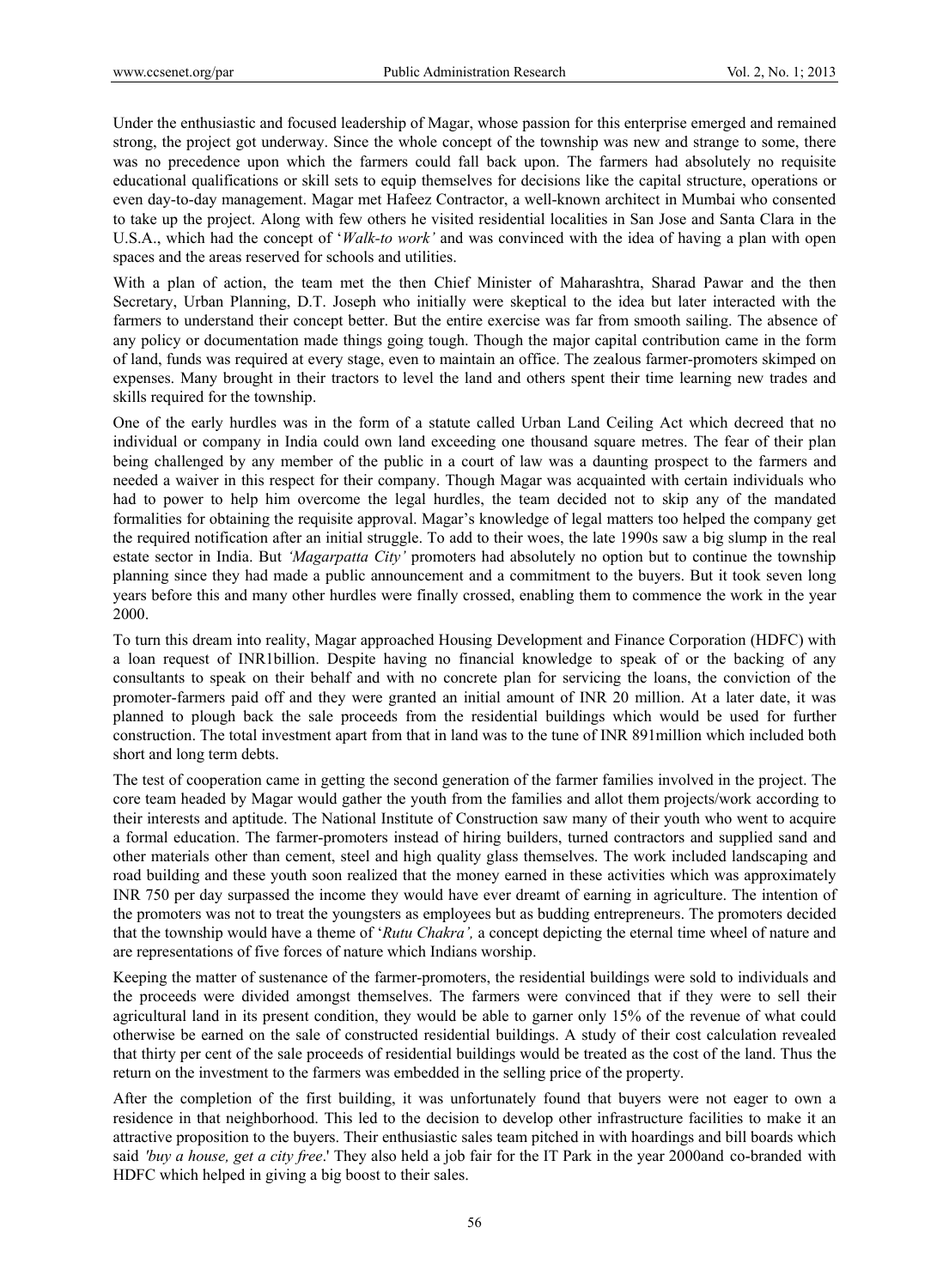The first IT Park *'Cybercity Magarpatta'* which became operational in 2003 is an asset created for the landowners. Unlike in the case of the residential accommodation, these office buildings have been leased out to various corporate houses which have resulted in a steady stream of revenues and the lease rent received is later distributed in the form of dividends among the land owners. Other activities of these farmer-promoters include services like the broad band, cable television, transportation system and food supply which has enabled the *Magarpattacity* to create a whole new generation of entrepreneurs. Magar is very emphatic when he claims that the quality of the services is par excellence.

The township has been aware of the impact of environmental degradation and has taken all steps to ensure that it contributes positively towards conservation. One such method adapted is the rain water harvesting. The pipes lie under the pavements and the soak-ways act as catchments together with the man-made central lake and such collected water is treated. The treated water is used for greening the township which has 120 acres of open land with a thirty two thousand tree cover as well as is used in residences other than for drinking purposes. To conserve scarce electricity, the township has installed solar panels which light the streets and heat water for every home while being a cost saver for the residents. *'Magarpatta city'* has its own independent eco-friendly garbage disposal system where the bio-degradable waste is processed in vermiculture pits and used for gardening.

### *2.2 'Magar' Impact*

Today, in 2012, the impact of all their efforts is visible. A near-perfect work-life balance has been achieved with '*walk-to work'*, *'walk-to-school'* concept of *'Magarpatta City'.* There are schools and a college too. There is a 25,000 sq.ft., gymnasium and swimming pools and eminent sports personnel coach youngsters in sports. More importantly, the farmers originally being of rural descent have integrated their lives with those of other residents. The effect of this community living is seen through the higher levels of education of children of the landowners, who were earlier only undergraduates. Each promoter owns a residence according to his capital contribution. With the current market rate of the same/similar land about INR 7,315/- per square metre or more, the wealth of the promoters has increased substantially. Higher levels of household incomes have been achieved at the rate of INR.7679.68 per annum by way of dividend from the cost from one square meter of land contributed. Many promoters have started small enterprises to cater to every day needs of the residents, be it the franchise for the cable television or running a grocery store or a bus service. In addition, they have provided employment for several others in the bargain. Magar swears that the *mantra* for the success is a simple three-D formula: *Desire, Devotion and Dedication.* 

### **3. Conclusion**

## *Satish Magar declares that he never intended the 'Magarpatta city' idea to be an act of charity or philanthropy but a thriving business enterprise with a social lining.*

The case of *'Magarpatta City'* an ISO 9001: 2008 certified township has successfully demonstrated that the small size of an organization is not a determinant to its success. On the other hand, another similar township 'Nanded' is being replicated in Pune on Sinhgad Road. Many urban and town planning schemes of the government are based on this idea and is showcased as a model township to other cities and town planning authorities. The reason for its activities being sustainable is its social values which are deeply embedded in its business strategy and would be a herculean task to separate one from the other. The organizational vision, its culture and more importantly the leadership has made the difference.

This brings to the forefront the essential need for a pro-active role to be played by Government and other authorities to encourage social entrepreneurship through creating an enabling environment, recognition and rewarding innovative ideas, adapting new methods in Government activities too as well as assisting in garnering new sources of funds. This would in turn nurture sustainability in organizations.

#### **References**

- Austin, J., Stevenson, H., & Wei-Skillern, J. (2006). *Social and Commercial Entrepreneurship: Same, Different or Both?* ET & P, 1042-2587. Baylor University.
- Defourny, J., & Nyssens, M. (2010). Conceptions of Social Enterprise and Social Entrepreneurship in Europe and United States: Convergences and Divergences. *Journal of Social Entrepreneurship, 1*(1), 32-53. http://dx.doi.org/10.1080/19420670903442053
- Holme, R., & Watts, P. (2000, January). *Corporate Social Responsibility: Making Good Business Sense, WBCSD*.